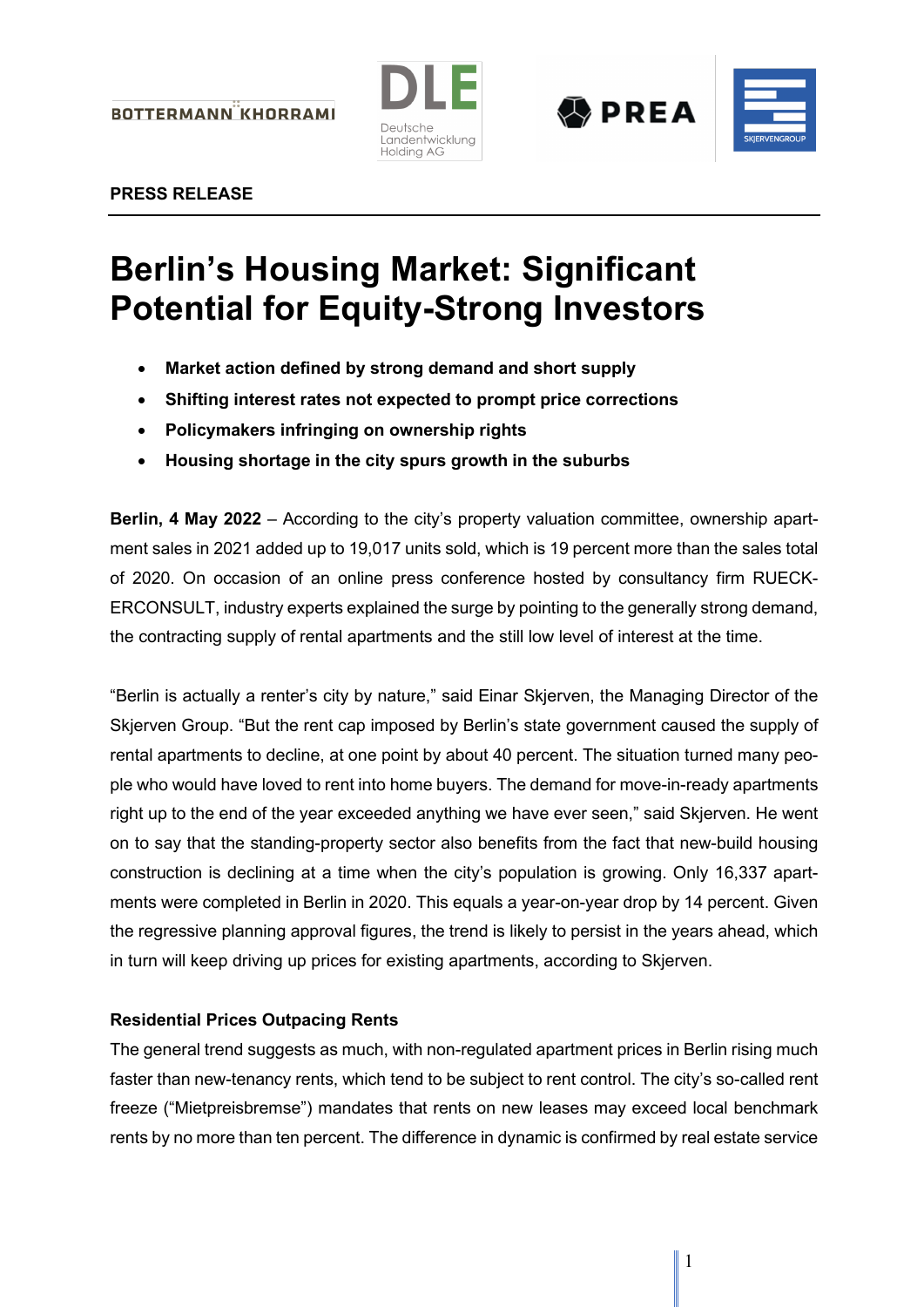





provider PREA, which measured an increase in median rents in the inner-city borough of Charlottenburg-Wilmersdorf by 6.1 percent to 21.17 euros per square metre and an increase in selling prices for individually sold apartments by 10.2 percent to 10,458.41 euros per square metre.

No borough in Berlin shows a parallel rise in selling prices and rent rates except Spandau at 6.1 percent each, which is explained by the fact that strong rental upside potential coincides with comparatively low selling prices in this peripheral borough. In the borough of Marzahn-Hellersdorf, by contrast, a large municipal housing stock slowed the rent growth down to 3.0 percent (13.31 euros per square metre) whereas the mostly new-build ownership apartments here experienced a price hike of 10.5 percent to 5,326.60 euros as a result of the brisk construction price development. The peak figures for both rent and price growth were registered in the trendy borough of Friedrichshain-Kreuzberg. Here, PREA measured an increase by 8.1 percent to 22.50 euros per square metre and by 11.2 percent to 9,170.76 euros per square metre, respectively. PREA expects this dynamic to slow down more or less quickly.

Einar Skjerven, who pays far lower prices when buying real estate in the form of global deals, assumes that the market will continue to see a steady development despite the rise in interest rates by around 150 basis points over the past six months. "The willingness to invest remains strong, and there is plenty of equity capital pushing onto the residential property market of Berlin. Since few are willing to sell, the number of tenderers may decline but not the number of transactions." Neither are prices likely to be affected by the current economic upheavals.

#### **Politics Limiting Investors' Freedom of Action**

Meanwhile, Berlin's state government keeps trying to regulate rents via landlord-tenant law revisions aimed at tenant protection. A case in point is the expansion of historic district protection and the right-of-first-refusal initiative launched in Germany's upper house of state representatives, the Bundesrat. "There are currently around 70 areas in Berlin, home to one million residents, where capital improvements are subject to approval and where every sale until November 2021 was subject to the right of first refusal," reported Uwe Bottermann, lawyer and partner at the law firm of Bottermann::Khorrami. The latter practice, he added, has been axed for the time being by the Federal Administrative Tribunal. However, Berlin's state government is seeking to reintroduce the right of first refusal, according to Bottermann, and has therefore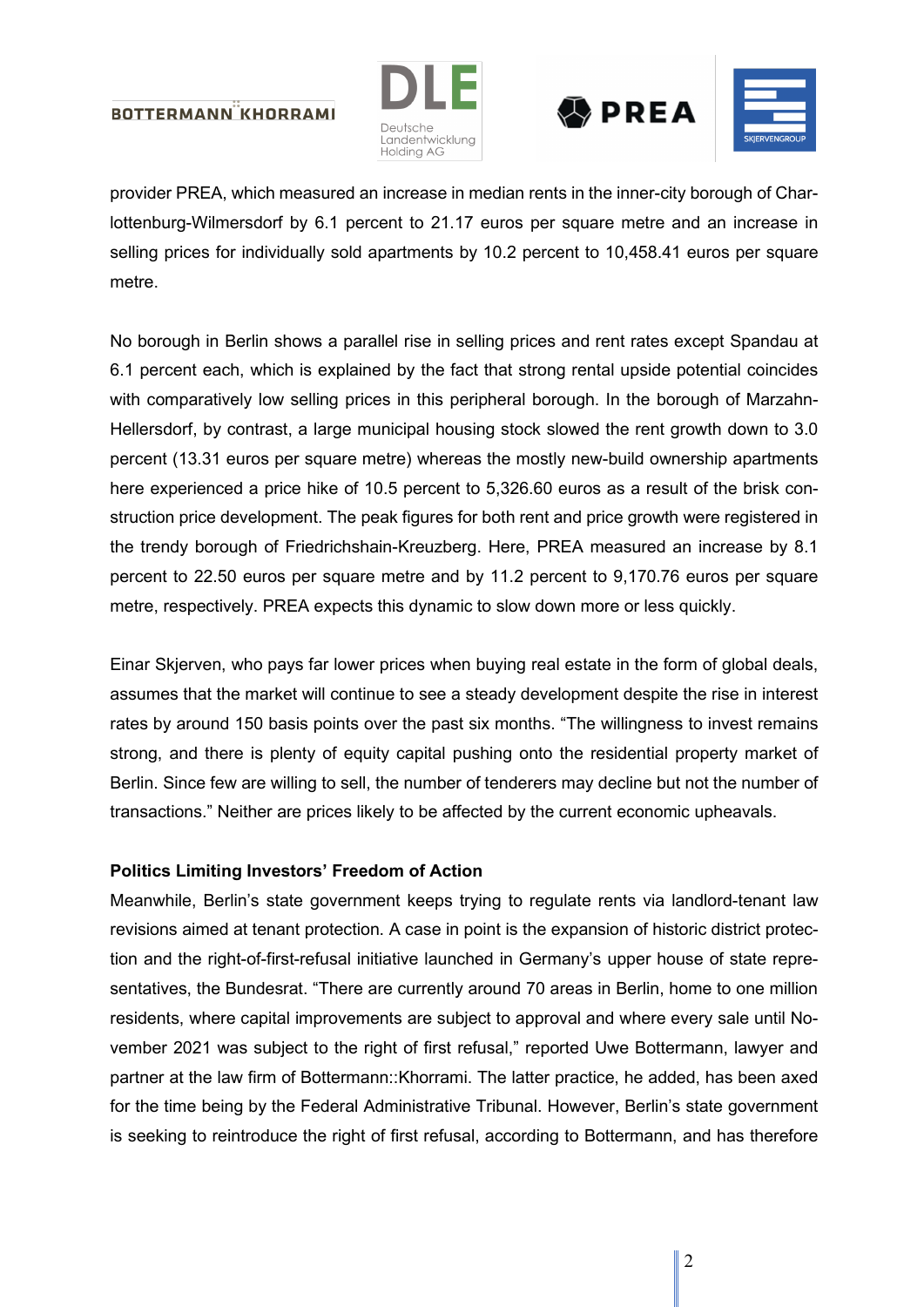





launched a legislative initiative via the Bundesrat, which will now have to be reviewed by the Bundestag, Germany's lower house. "These measures will cause many apartments in the inner city of Berlin to retain their basic specifications," said Bottermann. "Anyone buying existing apartments in Berlin should be aware that raising their residential fit-out standard may take a long time."

#### **Manifest Trend to Move out of the City**

Since the number of apartments approved and built in Berlin lags behind demand, developers and apartment seekers have increasingly looked for alternatives just beyond the city limits. Last year, as many as 24,691 Berliners turned their back on the city and moved into suburban communities. One of the most dynamic growth regions currently extends from the new airport (BER) in Schönefeld to Grünheide, site of the new Tesla factory which recently started its production. Halfway between the two towns lies Königs-Wusterhausen. On the northern edge of this small town of 19,000 residents within the city area, DLE Deutsche Landentwicklung AG is currently developing a building plot of 600,000 square metres. "Procuring planning rights is a complex matter in Germany that must take the interests of the municipality and of its residents into account," said Simon Kempf, CTO of DLE Group AG. "We are doing everything we can to find optimal solutions here and to create attractive infrastructure along with the residential accommodation."

#### *Image Rights:*

*Use of the enclosed photographs is permitted solely for the purpose of covering the companies Bottermann::Khorrami, DLE, PREA and the Skjerven Group. Please check a given image file for the respective copyright. Editing of the photographs is limited to the scope of normal image processing.*

#### **Press Contact RUECKERCONSULT GmbH**

**Dr. André Schlüter** Wallstrasse 16, D-10179 Berlin 0049 (0) 30 2844 987 67 [schlueter@rueckerconsult.de](mailto:schlueter@rueckerconsult.de)

#### **About Bottermann Khorrami**

Bottermann Khorrami is a law firm of lawyers, notaries and tax consultants based in Berlin. The company employs around 35 people. The firm's clients include private individuals and medium-sized companies – but above all investors, project developers and investment companies. In addition to advising German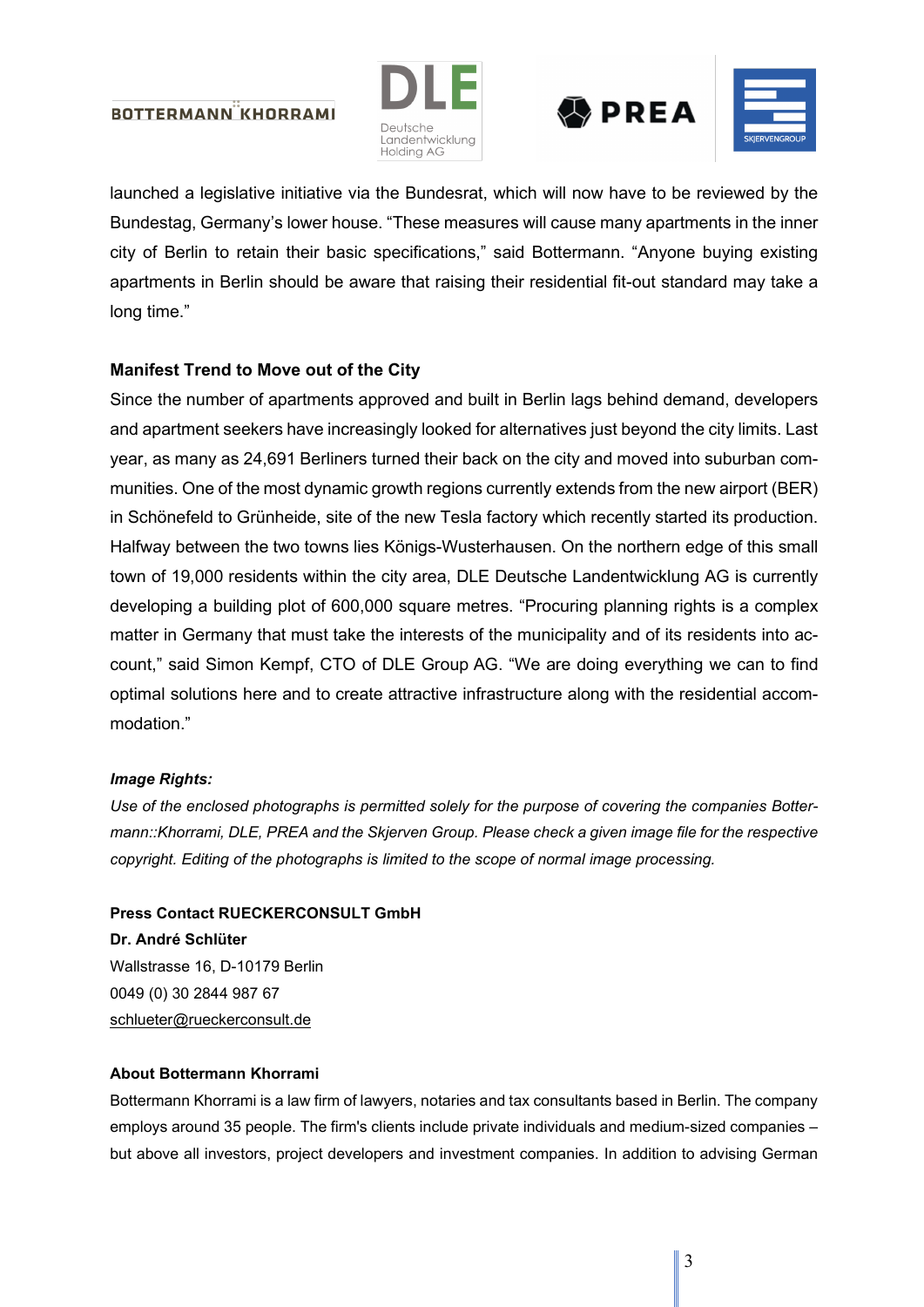





market participants, the firm specialises in representing foreign investors and companies with projects in Germany. The lawyers, tax consultants and notaries at Bottermann Khorrami work multilingually and are familiar with intercultural backgrounds.

**About DLE Deutsche Landentwicklung AG**: DLE Deutsche Landentwicklung Holding AG (DLE) is an internationally operating investment manager based in Berlin whose expertise covers the entire real estate value chain. As manager, DLE develops bespoke solutions and concepts for this project and for our fund shareholders—who tend to be institutional investors including many pension funds and superannuation schemes from Germany—while simultaneously taking the respective urban-planning and landscape-planning aspects into account. DLE combines its long-term expertise with its extensive knowledge of the market, focusing not least on sustainability, social aspects and an ESG-based corporate culture so as to cater to the specific needs of a given city.

#### **About PREA**

PREA is a consulting and service company that employs artificial intelligence to deliver capital growth in the real estate sector. The "mercury" data analysis system enables PREA to measure, assess, and forecast market action for any micro-environment in Germany. The company draws on insights gained from more than 250 relevant data points\* to advise investors, owners, and occupiers. The consulting service across all real estate asset classes include commercial transactions and lettings, research and strategy planning, financing arrangements and investments, architecture and property developments. Spanning the entire real estate cycle, PREA uses its analytic system to create a statistical image of diverse future scenarios and thereby to determine the greatest value lever while taking socio-cultural, environmental and economic aspects duly into account. This technological approach creates value-added for property and pension funds, banks, insurance companies, family offices, endowments and other investors, always in compliance with their corporate social responsibility. With its agile project teams, consisting of investment and finance consultants, data scientists and engineers, architects and property developers, PREA has managed a combined project volume worth c. 4.7 billion euros since its formation. PREA is a registered trademark of PREA Group GmbH.

#### **About Skjerven Group**

The Skjerven Group has been active on Berlin's housing market since 2006, executing joint venture investment programs for international investors from Europe and USA. The investment programs are both long hold and value add. The value-add activities have mainly been conversion of residential projects to condos and sale to self users, tenants and private investors. Skjerven Group has so far completed transactions in a total volume of ca 1.85 billion euros. Skjerven Group currently employs 14